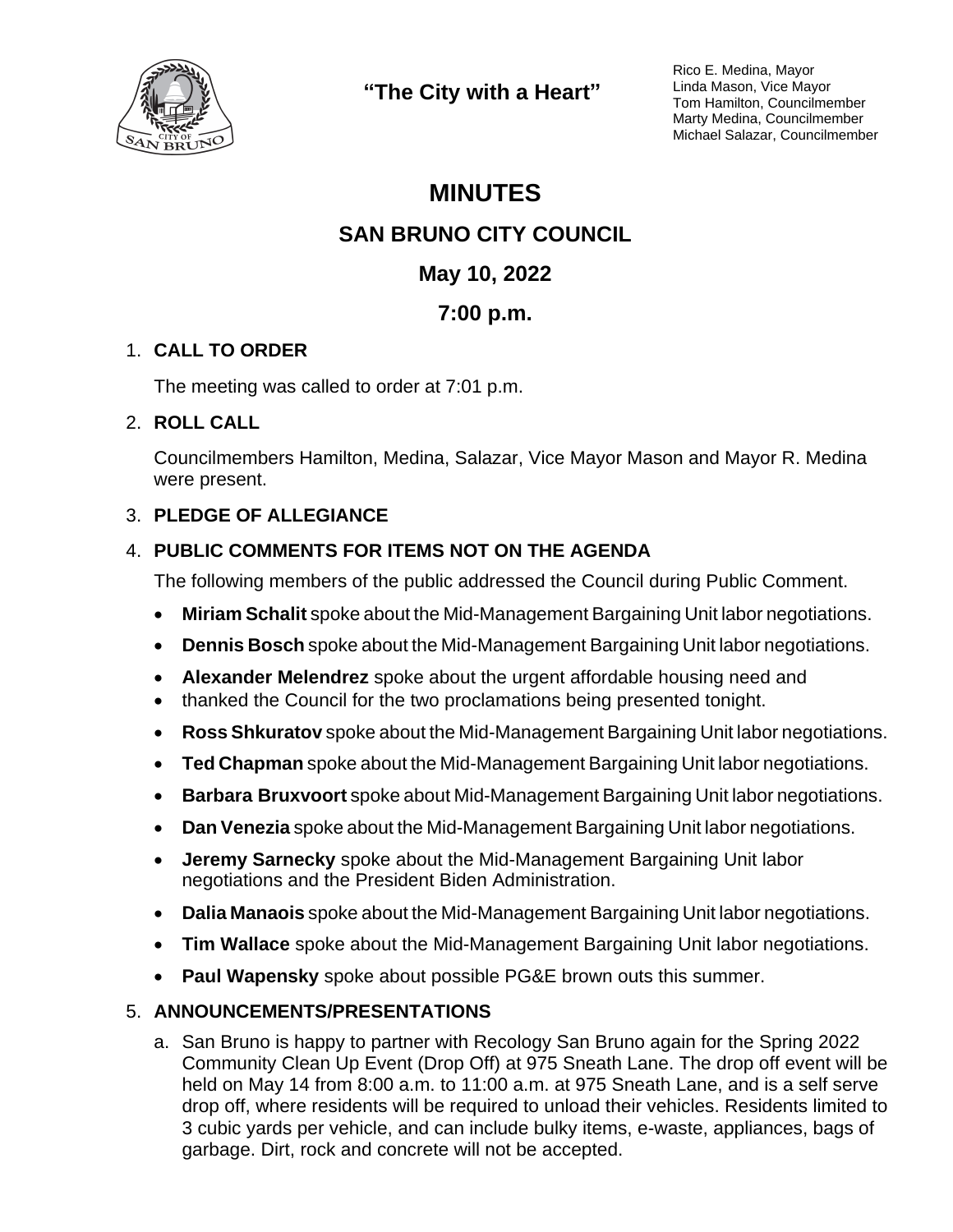City Council – Regular Meeting Minutes May 10, 2022 Page **2** of **5**

- b. Declare Vacancy on the Culture and Arts Commission. Be where the action is, and get involved! Apply to serve on the Culture and Arts Commission or one of several Citizen Advisory Commissions, Boards, and Committees. Apply online at www.sanbruno.ca.gov or contact the City Clerk's Office at 650-616-7061.
- c. Receive proclamation declaring May as Mental Health Awareness Month.
- d. Receive proclamation declaring May as Asian America Pacific Islander Heritage Month.
- e. May is Bicycle Safety Month: Share the Road and Look Out for One Another.

#### 6. **CONSENT CALENDAR**

- a. **Approve** the Draft Special Meeting Minutes for the March 29, 2022 and the Draft Special Meeting and the Special and Regular Meeting Minutes of April 26, 2022.
- b. **Accept** Accounts Payable for April 25, 2022 and May 2, 2022.
- c. **Accept** Payroll of April 24, 2022.
- d. **Approve** Investment Report and Reconciliation of General Ledger to Bank Report Dated March 31, 2022.
- e. **Adopt** Resolution Appropriating \$2,500 from the Restricted Revenues Fund, City Art Fund Fees for Sponsorship of a CommUNITY Day Chalk Art Activity.
- f. **Adopt** Resolution Authorizing Temporary Road Closure of Various Streets in Conjunction with the 80th Annual Posy Parade and CommUNITY Day Event on San Mateo Avenue and Authorize Use of City Park Baseball Fields and Police Department Assistance with Traffic Control for the Lions Club 80th Annual Posy Parade.
- g. **Receive** Written Update on the City's Response Efforts to COVID-19.
- h. **Adopt** Resolution Declaring the Continued State of Local Emergency and Need for the City Council and Other Legislative Bodies Subject to the Ralph M. Brown Act to Continue to Teleconference in Order to Ensure the Health and Safety of the Public Pursuant to AB 361.
- i. **Adopt** Resolution Approving Publicly Available Pay Schedule Effective May 10, 2022 Pursuant to the Public Employee's Retirement Law (PERL), Public Employees Pension Reform Act of 2013 (PEPRA), and Title 2 of California Code of Regulations (CCR)

**Item 6a - Councilmember Hamilton** pulled this item to request corrections be made to the April 26th Special Meeting minutes, the minutes show he was in attendance when in fact he was absent with prior notice. Also the minutes don't correctly reflect which item member of the public Jim Evangelist spoke about during Public Comment. He will abstain from voting on the approval of these minutes due to his absence.

**City Manager Grogan** said that these minutes will be corrected and brought back to Council for approval at the next regular City Council Meeting on May 24th.

**Mayor R. Medina** noted that the April 26th Regular Meeting minutes need to be corrected to reflect that the new principal at Capuchino High School is Jose Gomez.

**Items 6e & f - Councilmember Medina** pulled these items to ask about the CommUNITY Day chalk art activity planned for the event, more advertising, locations and times of the street closures and the Posy Parade route.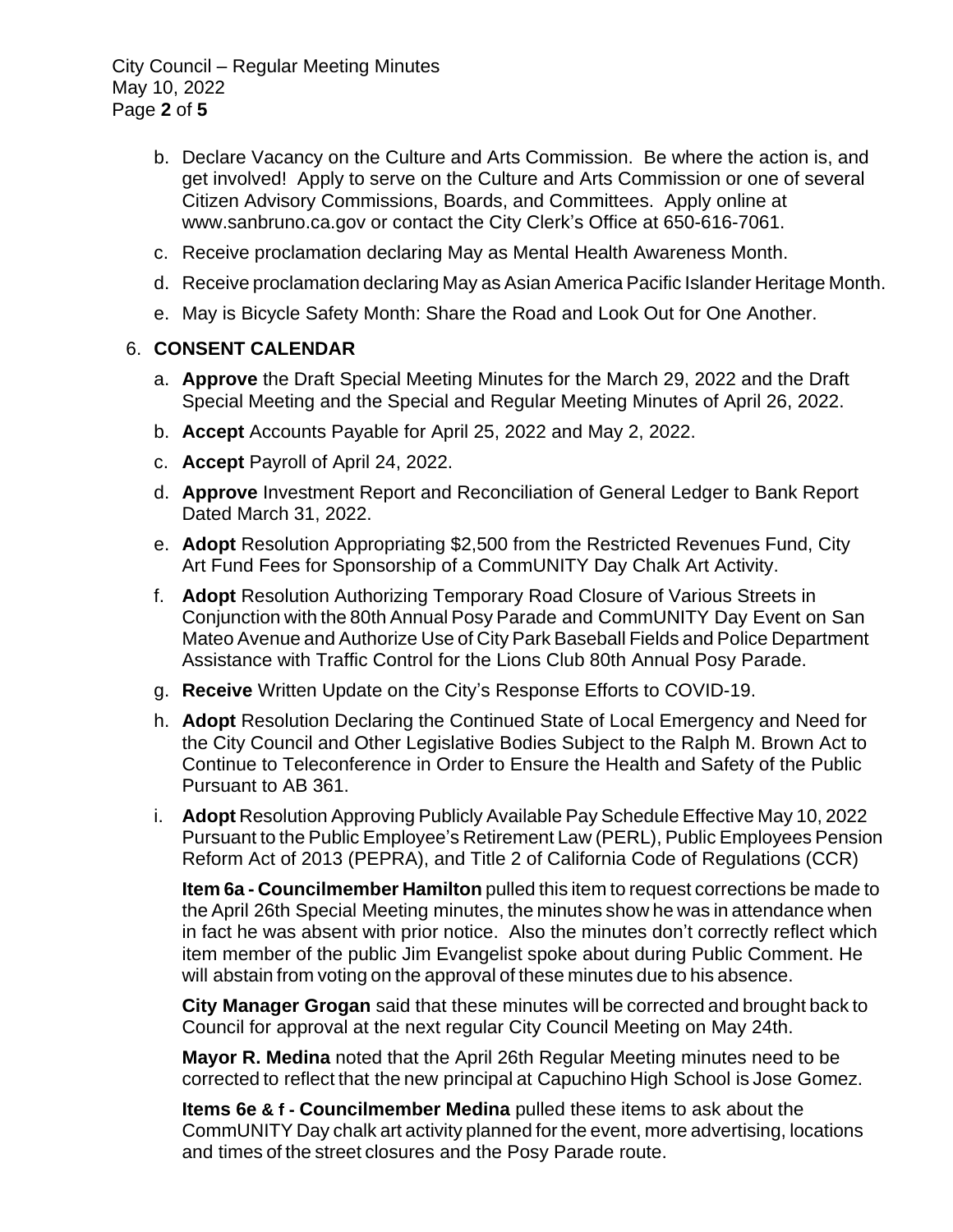City Council – Regular Meeting Minutes May 10, 2022 Page **3** of **5**

> **Community Services Director Mottola** provided details on the event and parade logistics, and also about the various activities and food offerings.

> **Vice Mayor Mason** looks forward to this great event, thanked staff and asked how people can sign up to be in the parade.

**Community Services Director Mottola** suggested that people to go to the Posy Parade's Facebook page and contact the coordinator to participate and there will also be more information available at the next City Council Meeting on May 24th.

**Item 6h - Vice Mayor Mason** pulled this item to request an update at the next meeting on how much has been spent and what the plan is for City Council Meetings to return to in-person or possibly a hybrid format combining in-person and virtual.

**City Manager Grogan** said that going forward funds spent on Covid will be part of the report that is given at each City Council Meeting. He anticipates that staff will be planning stages to develop hybrid City Council Meetings.

**M/S Mason/Salazar** to approve the Consent Calendar, excluding the Special Meeting Minutes of April 26, 2022, which will be brought back. **Motion carried by majority vote Councilmember Hamilton abstained from voting on the April 26th Regular Meeting Minutes due to his absence from that meeting.**

#### 7. **CONDUCT OF BUSINESS**

a. Adopt Resolution Authorizing the City Manager to Amend the Agreement with Callander and Associates Landscape Architecture for Additional Design Services for Centennial Plaza in an Amount Not to Exceed \$26,112.

**Community Services Director Mottola and City Manager Grogan** presented the item to the Council.

**Member of the Public Paul Wapensky** asked for clarification on expenditures and funding and likes the plaza the way it is.

**M/S Hamilton/Mason** directed staff to bring the item back with amended options 1A and 1B. **Motion carried with a majority vote, Salazar - no**

b. Adopt Resolution Authorizing the City Manager to Execute an Agreement with Loral Landscaping, Inc. for the Renovation of the College Drive Median from Skyline to Sheryl Drive in an Amount Not to Exceed \$99,839.

**Community Services Director Mottola and City Manager Grogan** presented the item to the Council.

**Member of the Public Lex Livengood** supports the idea of this improvement.

**Member of the Public Jeremy Sarnecky** also supports this plan.

**M/S Salazar/R. Medina Motion carried with a unanimous vote.**

#### 8. **STUDY SESSION**

a. Receive Progress Report on Fiscal Year 2021-22 City Council Strategic Initiatives and Provide Direction on New or Modified Priority Focus Areas and Related Strategic Initiatives for the Fiscal Year 2022-23 that begins on July 1, 2022.

**City Manager Grogan** presented the item to the Council.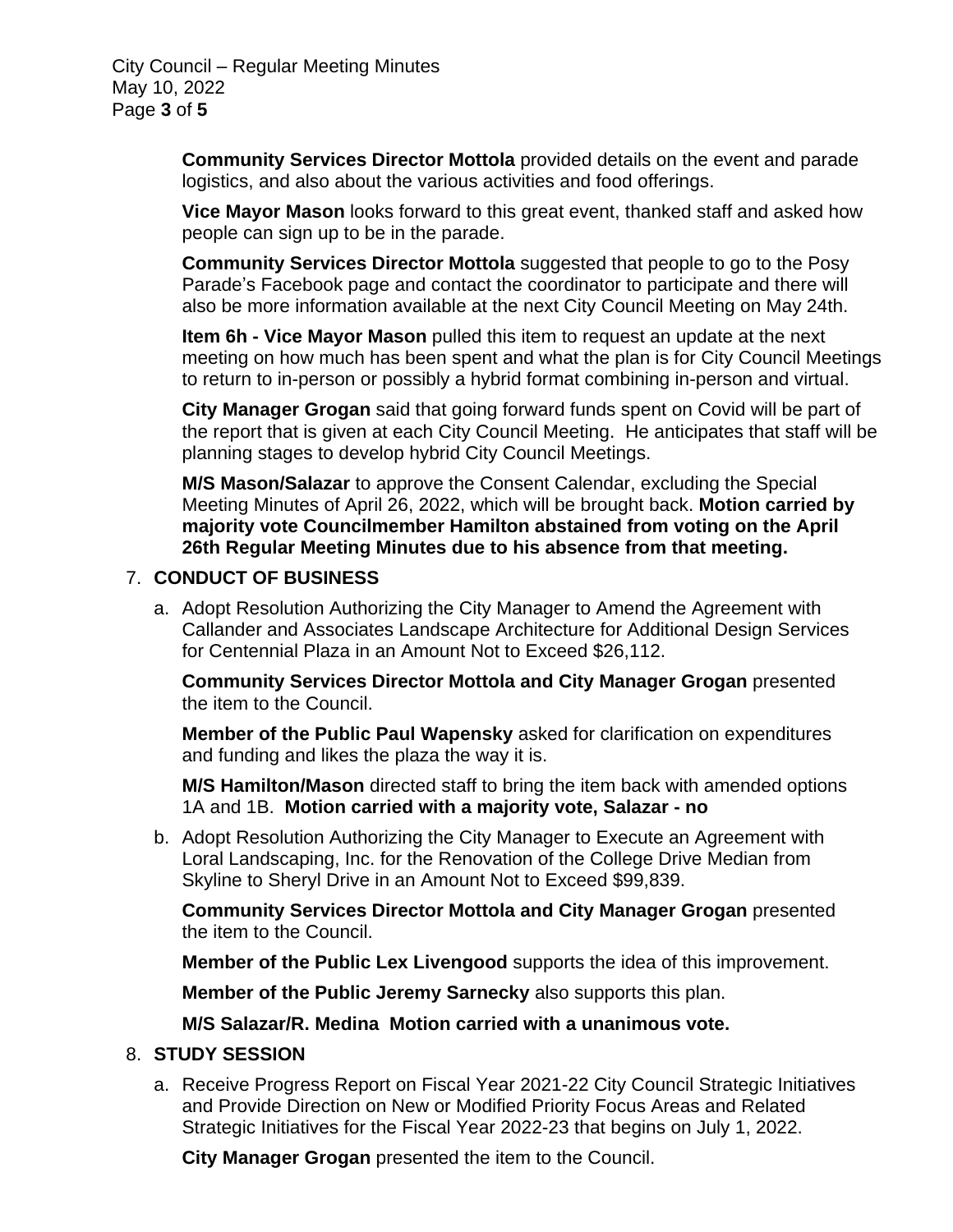City Council – Regular Meeting Minutes May 10, 2022 Page **4** of **5**

> **Member of the Public Jeremy Sarnecky** spoke about 100% renewable energy, the state budget and thanked the council for the work they do.

**Councilmember Hamilton** added an item, that the City fund a consultant to work with staff and the director of the Bay Area Entrepreneur Center in San Bruno to make a business plan to re-launch the San Bruno Chamber of Commerce.

**Vice Mayor Mason** added an item, that the sign/arch be placed at the Caltrain station.

**Councilmember Medina** added an item, conduct a survey aligns with community connections, engagement and communication asking how they feel about projects and departments.

The Council voted on each new item prioritizing them based on importance to the City.

## 9. **COMMENTS FROM COUNCIL MEMBERS**

a. Report on Attendance at the 2022 Progress Seminar Held April 29-May 1, 2022.

**Vice Mayor Mason and Mayor R. Medina** reported on their attendance.

- b. **Linda Mason:**
	- 1. Request staff work with the San Bruno Park School District for future winter, spring and summer programming calendar dates and centralizing a unified message of all options to parents/guardians on both department's websites.

**Community Services Director Mottola** explained the situation this year.

**City Manager Grogan** said the City and School District will collaborate to improve their respective websites for next year.

2. Request staff to prepare a thank you letter to Supervisor David Pine's office for awarding \$200,000 of Measure K funds to the City of San Bruno.

**City Manager Grogan** responded that staff will generate the letter.

3. Request staff to thank the San Bruno Community Foundation for their presentation and to make a formal request to the San Bruno Community Foundation on behalf of the City Council to reconsider their priorities to include (1) The City of San Bruno's downtown as a priority since the San Bruno community ranked it #1 on the list of community needs and it is currently not listed as a San Bruno Community Foundation Priority; and (2) Active fundraising since the community ranked it number 4 as a process recommendation from members of the San Bruno community and it is not listed as a San Bruno Community Foundation Priority.

## **City Manager Grogan and City Attorney Zafferano responded.**

**It was agreed by a majority roll call vote to bring this request forward to the San Bruno Community Foundation at a Special Meeting on May 31st Ayes – Councilmember Hamilton, Medina, Vice Mayor Mason, No – Councilmember Salazar, Mayor R. Medina**

4. Announced that Off the Grid has come to Tanforan, Tuesdays at 5pm. She has also wished all moms a Happy Mother's Day from last Sunday and noted that today is Mother's Day in Latin American countries.

**Councilmember Medina** also wished all moms a happy Mother's Day.